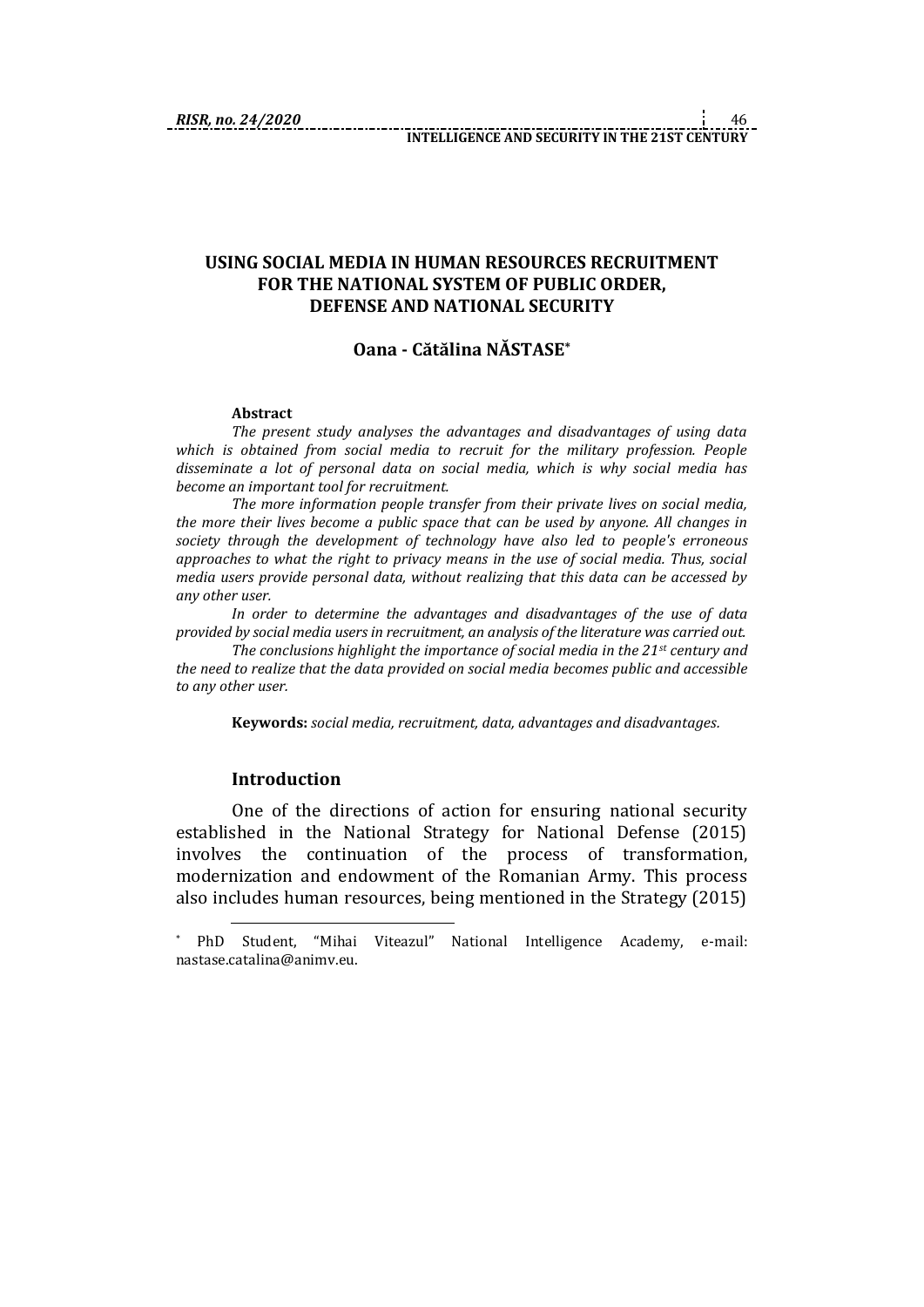the fact that the priority will be to ensure the human resources necessary to maintain and develop the operational capacity of the competent institutions within the public order dimension. The human resources for these institutions must be of the highest quality. For this to happen, the recruitment process must be at the highest level and be constantly connected to all the changes in society.

The use of social media has become inevitable and indispensable in the 21st century in all areas, including the recruitment process. Clark and Roberts (2015) argue that current recruitment tools allow recruiters to attract candidates to websites and also allow them to explore their social life through social media, thus pointing out the best candidates.

Social networks are currently used in both personal and professional life. The human resource management is one of the areas that has benefited greatly from this, especially in terms of recruitment. However, the use of data obtained from social networks requires special care so as not to violate human rights to privacy.

Considering the importance of the National System of Public Order, Defense and National Security (NSPODNS) institutions in the functioning of the state and the fact that social networks are used in almost any field, the purpose of this study is to identify, by analyzing previous research, the need for recruitment through social networks in the military institutions and to establish the advantages and disadvantages of using this method of recruitment.

# **Recruiting by using social media**

Social networks have become part of people's lives. They are used in both personal and professional lives and so many areas of activity took advantage of them in order to have a higher efficiency.

Human resources management is an area in which the use of social networks has become very common. In the recruitment process, one of the activities in this field, social networks have become the main recruitment tool. However, Munro (2018) is one of those who say that social networks are used in many other processes in human resources management, not just in the recruitment process. Social networks are used in the human resources management process both in terms of the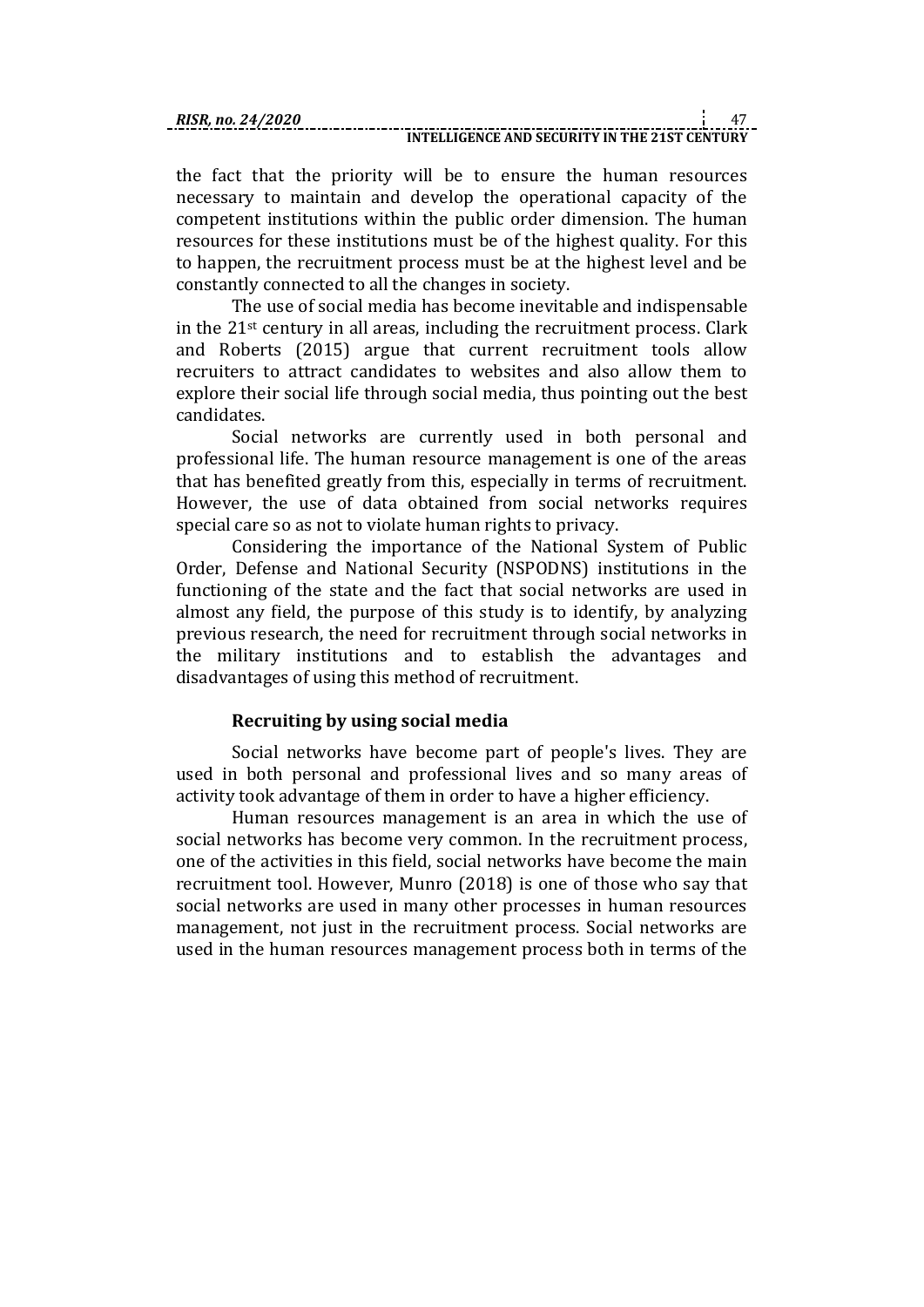identification of the candidate and in terms of his testing period, and subsequently, in terms of his period of accommodation with the organization.

The increasing use of social networks in the recruitment process has led to studies meant to demonstrate whether it is necessary or not. Girard, Fallery and Rodhain (2013) conducted a study whose main purpose was to demonstrate the need to use social networks in the recruitment process. The idea of the study is that social networks do not replace other methods of recruitment, but are a dynamic method which facilitates relationships. However, according to this study, the indispensability of social networks in the recruitment process is still a controversial topic.

This recruitment tool is especially effective for young people. Although everyone is connected to the online environment, the Z generation<sup>1</sup> is the one that responds best to this type of recruitment. Wenger et.al (2019) considers that it is important the activity on social networks in order to attract young people because they are the ones who use this method of communication and social interaction on a large scale. Technology makes things easier and helps to make time more efficient. In the century of speed, gaining time is one of the greatest benefits that an activity can offer.

It is important for recruiters to know the social networks most used by young people. Some social networks are special for recruitment. Those who post on that platform are either looking for a job or looking for candidates, which is why they will present their qualities. The challenge comes when the recruiter looks for candidates on social networks that are not intended for recruitment because on these platforms, people do not try to show what is best from a professional point of view. Cülcüloğlu (2013) states that managers sometimes look for a candidate's Facebook profile to understand his/ her lifestyle, although the Facebook platform is not dedicated for recruitment.

Smith and Kidder (2010) believe that it is understandable that employers want to know as much data as possible about candidates to a position in their organization and the Facebook provides a lot of

<u>.</u>

<sup>1</sup> Those born after 1997.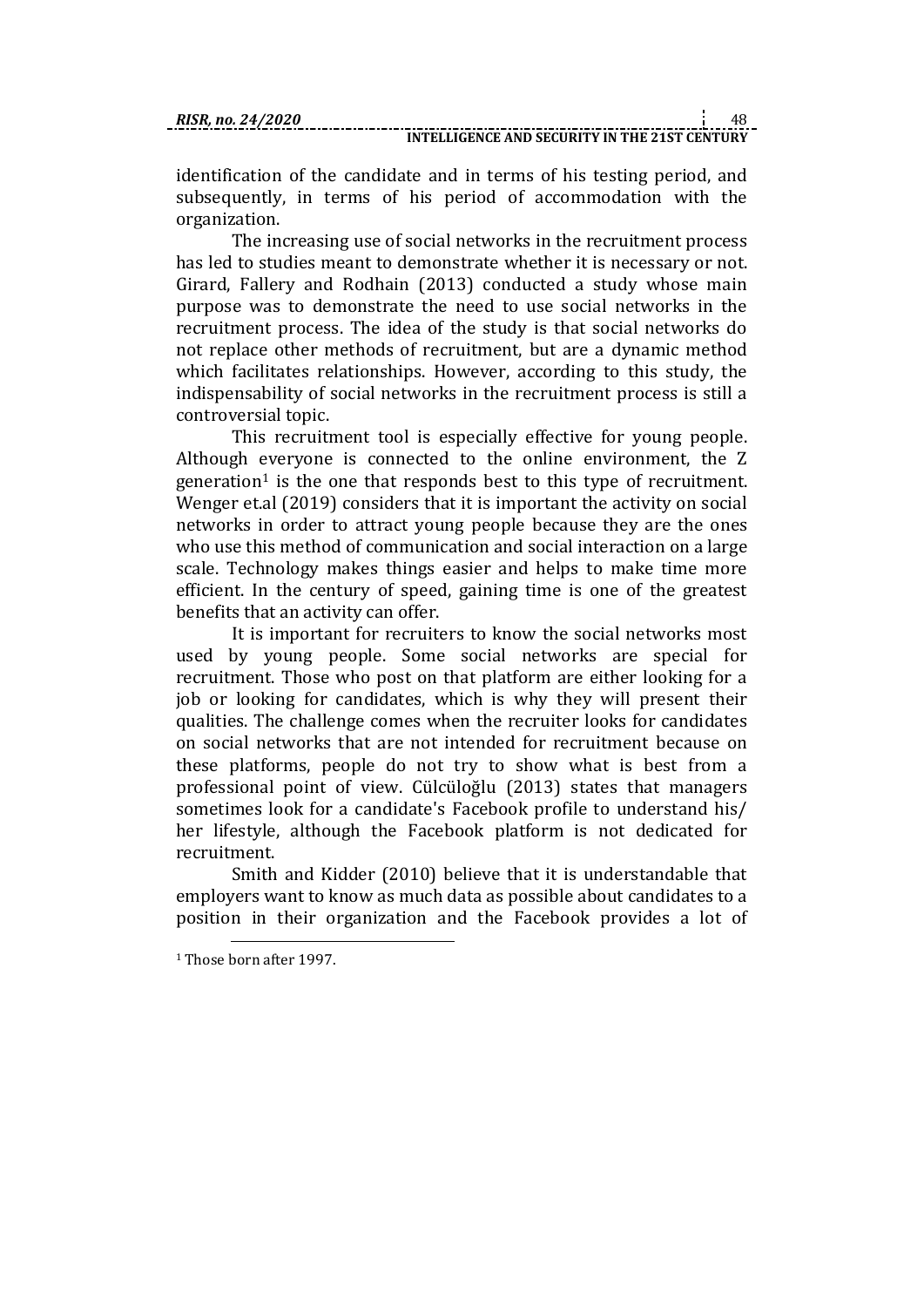information, some of which is confirmed by the candidate during the recruitment process and some information reveals what the candidate wants to hide.

Although recruitment through social media is at the beginning, this method of recruitment is now widely used. According to Krishna and Mohan (2016), 94% of recruiters use social networks during their activities, or plan to use them. 89% said they recruited through LinkedIn, and 26% said they recruited through Facebook. Arrawatia and Verma (2019) they claim that Facebook is the largest social network with over 400 million users. Although, initially, the purpose of this social network was to connect people for personal purposes, over time, it began to be used in many professional fields.

Their number is growing and this is normal because social networks give the recruiter the opportunity to easily identify the person he needs. The problem arises when there is no clear strategy to allow all recruiters to use this recruitment tool in the same way.

According to Jóhannsson (2016), it is necessary to establish certain strategies for using social networks during the recruitment process for two main reasons: the first reason is to reduce the inaccuracies produced by previously used e-recruitment tools and the second reason is to adapt to the communication of social network users. Both recruiters and candidates need to understand the online environment in order to use it to their advantage.

The information that can be obtained with the help of social networks is diverse, which is why it is difficult to create a grid to compare the profiles on social networks of several applications. Bissola and Imperatori (2013) consider that so far research on social networks has focused on the possibilities they offer and the potential risks involved in using them, paying little attention to identifying a valid method to implement the use of social networks in the process of evaluating candidates.

In their study, Krishna and Mohan (2016) reported that employees who used social networks for employment believe that the quality of candidates has improved by 49%. This is possible because through social networks recruiters can more easily identify certain qualities they are looking for in future employees. They can also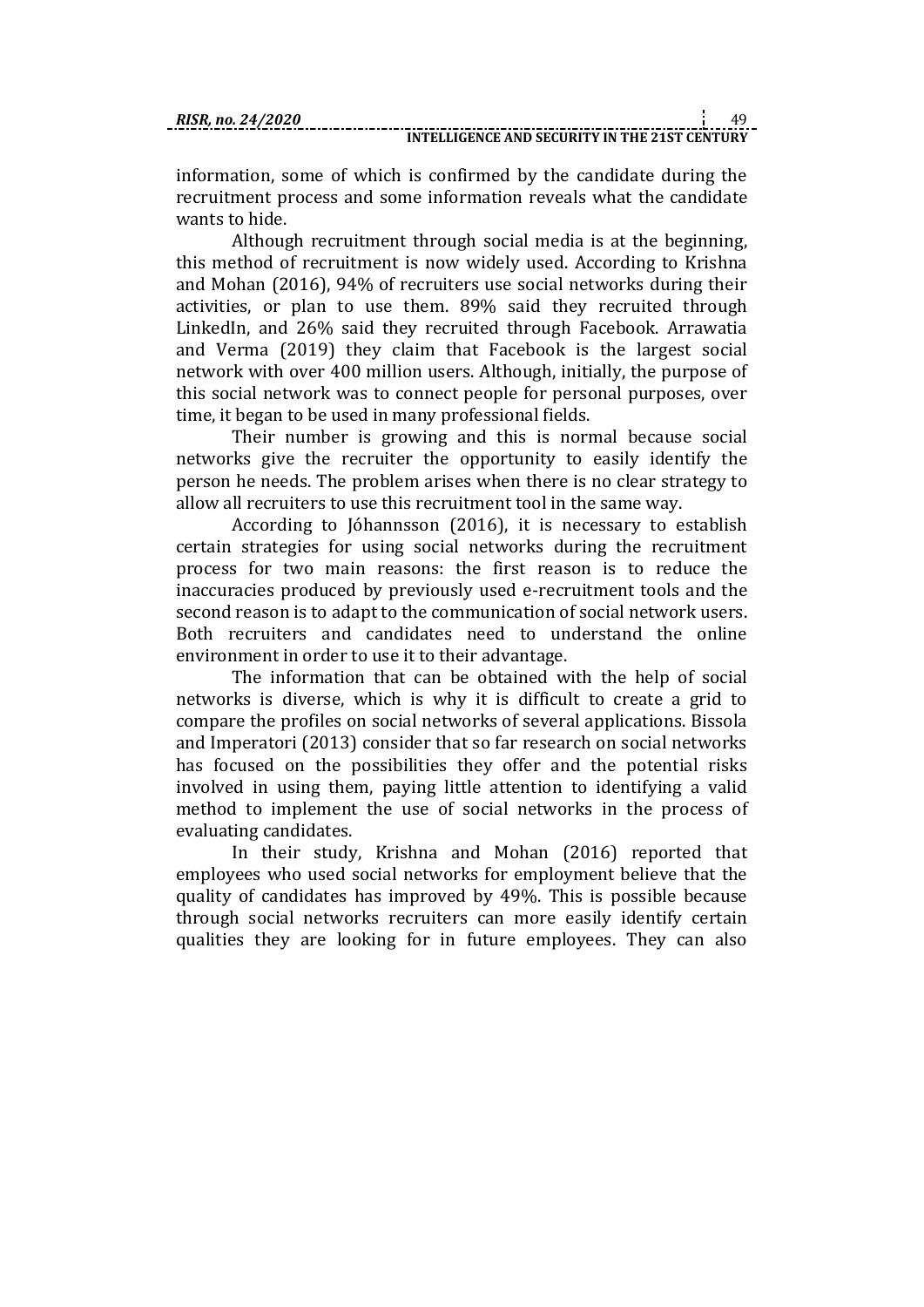identify the negative aspects of a potential candidate. Taking into account this aspect, it is necessary to develop a recruitment strategy that includes social networks as a recruitment tool.

### **GDPR implications in the use of data obtained from social networks**

The more people transfer information from their private lives to social networks, the more their lives becomes a public space that can be used by anyone. All the changes that have taken place in society through the development of technology have also led to erroneous approaches of people to what it means to have the right to privacy in the use of social networks.

Thus, users of social networks provide personal data, without being aware that this data can be accessed by any other user. But it is this personal data that is fundamental for the survival of social networks. Each element of personal information posted on a social network determines the development of that network and all that personal data is a source for anyone that can be interested and accesses the profile of the person who posted the data. If used positively, according to von Krogh (2012), social networks create an unique opportunity for organizations to get to know both its customers and employees.

The use of social networks in the recruitment process raises questions about the legality and ethics of the information obtained about candidates. When analyzing a person's profile based on data identified on social networks, it is necessary to pay special attention to the management of personal data.

Kluemper (2013) identified a number of issues that may arise during the recruitment process. Personal data identified by recruiters following the investigation of social networks can influence the decision regarding a potential candidate. For example, if the recruiter identifies inappropriate pictures, content that suggests drug abuse or alcohol abuse, insults to the former employer, or discriminatory comments, the recruiter may make the decision to stop the recruitment process. The recruiter is looking for aspects that are not disclosed and that could influence, positively or negatively, the candidate's employment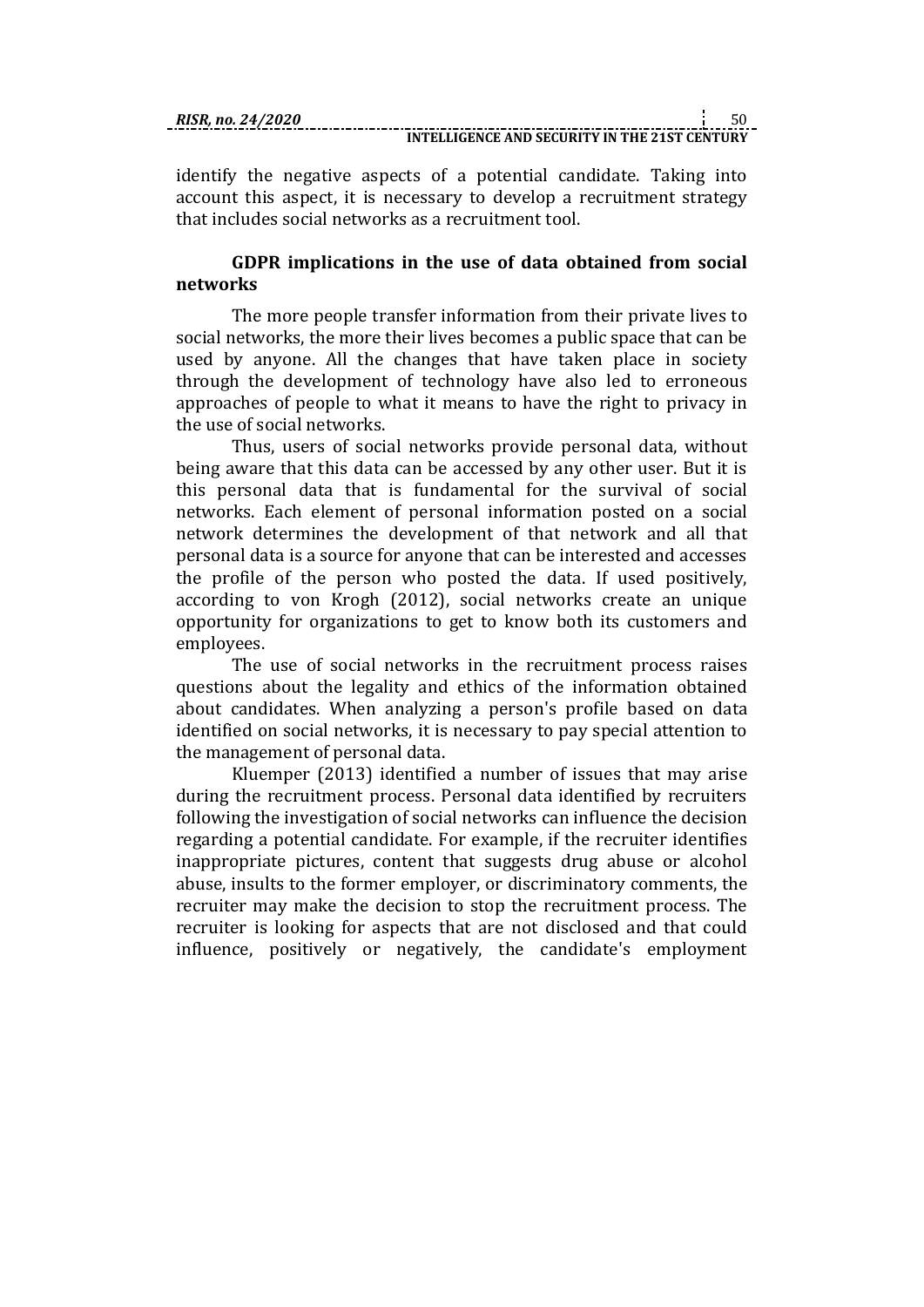decision. According to Kluemper (2013), these checks may encounter legal or ethical obstacles because candidates may accuse this method as a method of violating the right to privacy. However, Gustafson (2012) considers that employers have the right to use data posted on these social networks because it is a legitimate means of obtaining data about a person.

Kristl, Mararist, and Bing (2011) explained that there are several questions that need to be answered regarding the use of social networks in the recruitment process. The most important are the questions related to the validity of this method, the perception of candidates regarding the verification of their own social networks by employers and the legality of the verification of social networks during the recruitment process.

The agreed option for checking social networks could be to obtain the consent of the candidates to have their social networks profiles checked before initiating the steps in this regard, but this could involve filtering the data by the candidates.

Through social networks, additional information about the candidate can be obtained, and especially information that one would not provide in an interview. But this is risky because the candidate may consider this a violation of the right to privacy. If from a legal point of view, this practice does not involve any risks, from an ethical point of view the recruiter may encounter certain problems and may even remove the application. Clark and Roberts (2015) compared the activity of searching for information about a candidate on social networks with the activity of physically tracking a person in public spaces. This is not illegal, but it is certainly inconvenient for a person to be followed wherever they go. So, following social networks can be considered inappropriate and extreme for some candidates.

# **Advantages and disadvantages of using social media in recruitment for the military institutions**

The last decade has led to new changes and an increasing development of technology. As society discovers and adopts new methods of communication and organization, such as social media, public institutions, including the police and intelligence services, have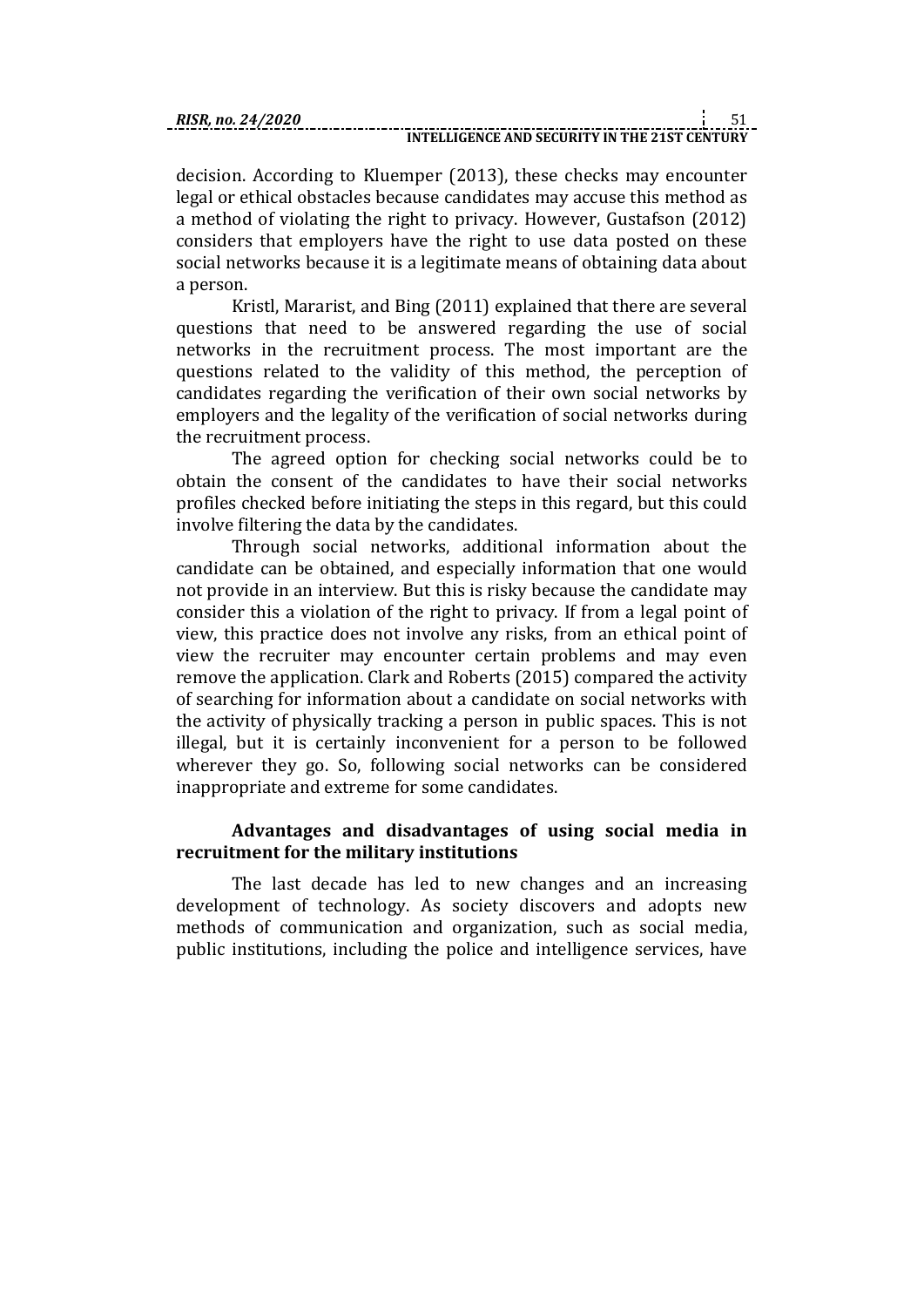the responsibility to react and adapt. According to Omand (2012), social networks represent the latest technological innovation in recent times and the authorities have the obligation to adapt to them.

Schreurs (2004) argued that the armed forces are encountering increasing difficulties in attracting, recruiting and retaining new employees. This determined the need to change the recruitment strategy. Currently, there are problems in attracting candidates for the military system because the private sector is a strong opponent. Military institutions could make some improvements to their social media pages in order to be able to recruit qualified people. First of all, special attention should be paid to the comments on the posts that a military institution distributes on social pages, and then those who visit these pages should be identified, depending on the purpose of their comments. (Rempfer, 2019) If these comments are positive, there is a chance that some of these people will be a potential candidate.

When a person repeatedly comments on a page's posts, they are presumed to be interested in the domain of that page. Following a study conducted by RAND, those who comment on the social pages of military institutions fall into three categories: those in the general public, those who are part of the army or in reserve and those who have a family member who was part of a military institution or is currently active. (Wenger et al., 2019) With this in mind, people who are active on these social pages can be approached, and if necessary, can be added to the portfolio of candidates.

The increasing presence of military institutions on social networks also determines the correct informing of the population, and, thus, people, having the necessary information related to a certain system, can decide whether they fit, from their perspective, to that system.

Research on recruitment through social networks for the military profession does not exist, but there are some statements of people who have a decision-making role in military institutions regarding the use of social networks to attract recruits. For example, Major General Frank Muth, commander of the U.S. Army Recruitment Unit, believes that it is necessary for the military institution to recruit through platforms such as Hulu or Netflix, because young people no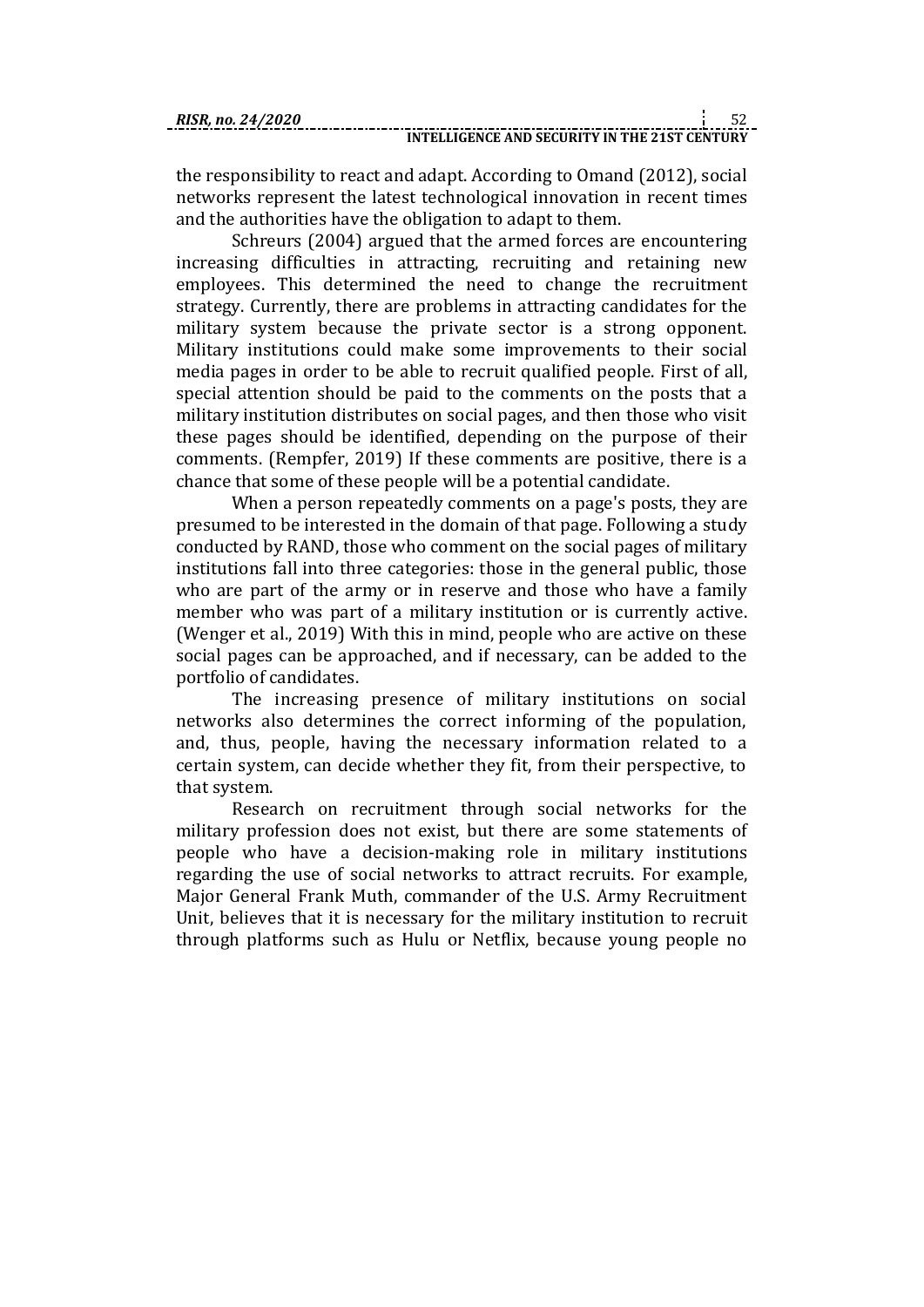1

longer watch commercials on television as previous generations did. He launched a campaign to attract young people to the army through advertisements on the networks on which they are active. (Sheftick, 2018) If before the explosion of social networks the army was promoted through television, now it is time for the promotion to be achieved through the means used by those targeted to be part of the military structures.

The Swedish military is also keen to use social media to recruit staff. They used Facebook for years to recruit. (Sundberg) Through this profile they managed to promote their image and attract many young people.

Regarding Romania, the recruitment process in NSPODNS is affected by "the deterioration of the demographic situation, by the changes produced in the motivational profile of young people and by the competition imposed by the civil sector". (Rozalia, 2017) In developing the recruitment strategy for NSPODNS it is important to take into account the issues identified by the beneficiaries because they know what they need.

In 2017, Gabriel Leș, Minister of Defence in that time, stated that "attracting and recruiting a valuable human resource is a strategic area with a strong impact on both the ability to respond to new challenges in the security environment and training population and territory for defense"(Rozalia, 2017). This statement suggested that structures with a role in national security need the best quality human resources, and for this to happen, the recruitment process must involve all the steps to determine the compatibility between candidates and employee status to NSPODNS. For the time being, the verification of the candidates' activity on social profiles is not a stage in the recruitment process. In the civilian sector, the use of social networks for recruitment is one of the main methods used and there are even courses for this.<sup>2</sup> The competition that military structures have with the civilian sector, in attracting quality human resources, requires military structures to update the recruitment procedures and connect to the online environment.

<sup>2</sup> Social Media Recruitment Course: Facebook, LinkedIn, HR Academy - Performance through People.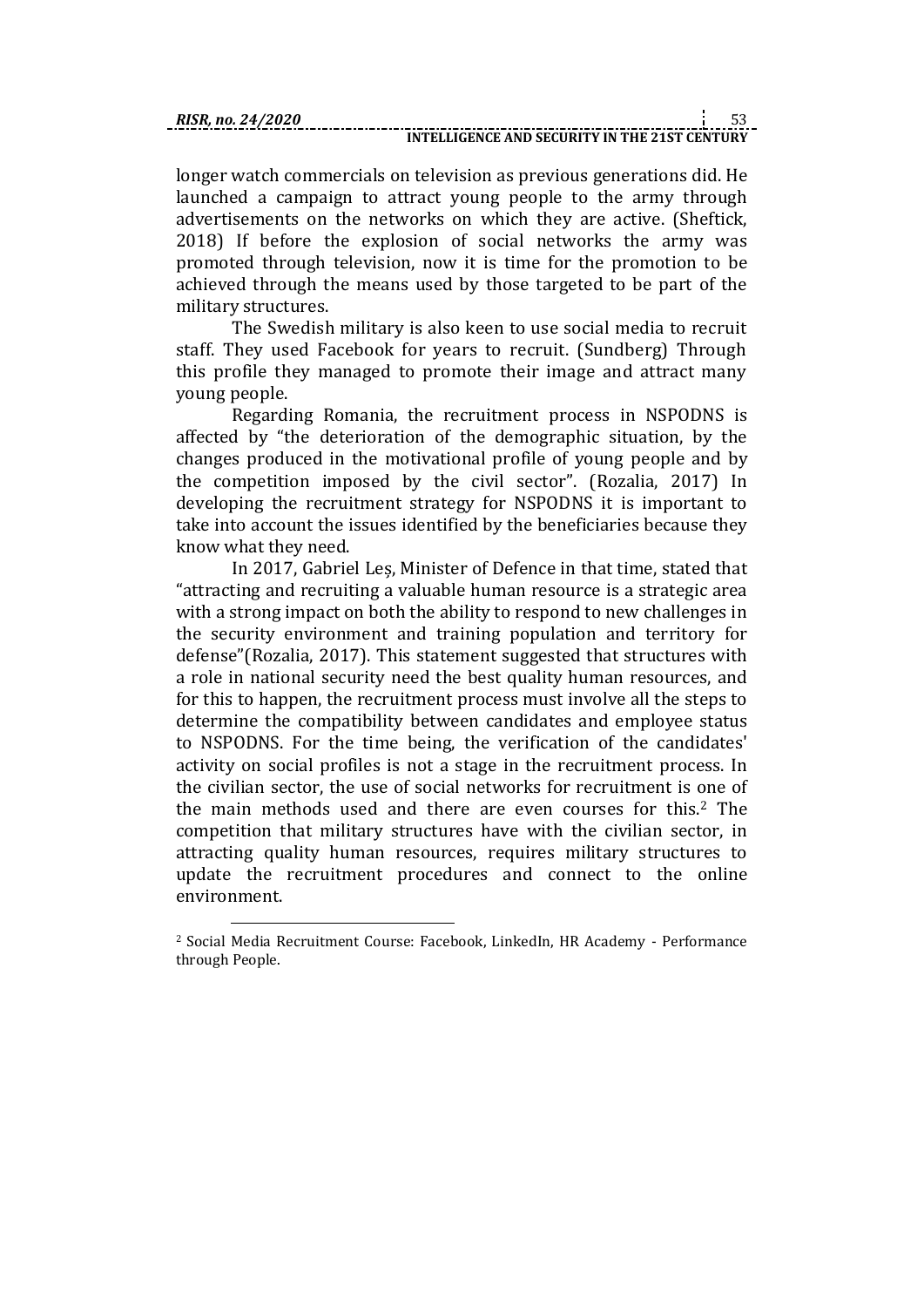#### **INTELLIGENCE AND SECURITY IN THE 21ST CENTURY**

Alexandrescu (2018) has the opinion that the selection and recruitment system within NSPODNS is compatible with that of similar structures in NATO member countries, based on the elimination of all forms of discrimination and ensuring equal opportunities for all candidates. Checking the profiles of candidates on social networks can create discrimination because certain data obtained (such as age, sex, race, sexual orientation, and certain physical disabilities) can affect the objectivity of the recruitment process. Although it involves some risks, this initial verification of social networks can significantly reduce the time of employment of an employee by filtering them even before the first meeting.

Although we have not identified strictly related research on the introduction of social media as a tool for recruiting human resources in the military institutions, there is research that identifies possible advantages and disadvantages of using this tool in the recruitment process.

Drahošová and Balco (2017) listed the advantages and disadvantages of using data obtained from social networks. Advantages include great information exchange and an easy way for communication. In terms of disadvantages, internet addiction was considered the most important. The following disadvantages were also identified: lack of security, information overload and loss of social connection. Analyzing these advantages and disadvantages, it can be seen that they are in contradiction. If people communicate through social networks, they lose contact with other people, and if on the one hand they are satisfied that they are informed, on the other hand they are dissatisfied that they are overloaded with information. According to Tal (2018), the biggest advantages of using social networks in the recruitment process are speed, efficiency and the ability to score and attract specifically. She also identified the very low cost of searching for a candidate on social networks as an advantage. If traditional methods involve certain costs, such as paying for ads in audio-visual media, an account on social networks does not involve any costs. Holm (2008) considers that online recruitment has great advantages over traditional recruitment, starting from lower costs, shorter candidate identification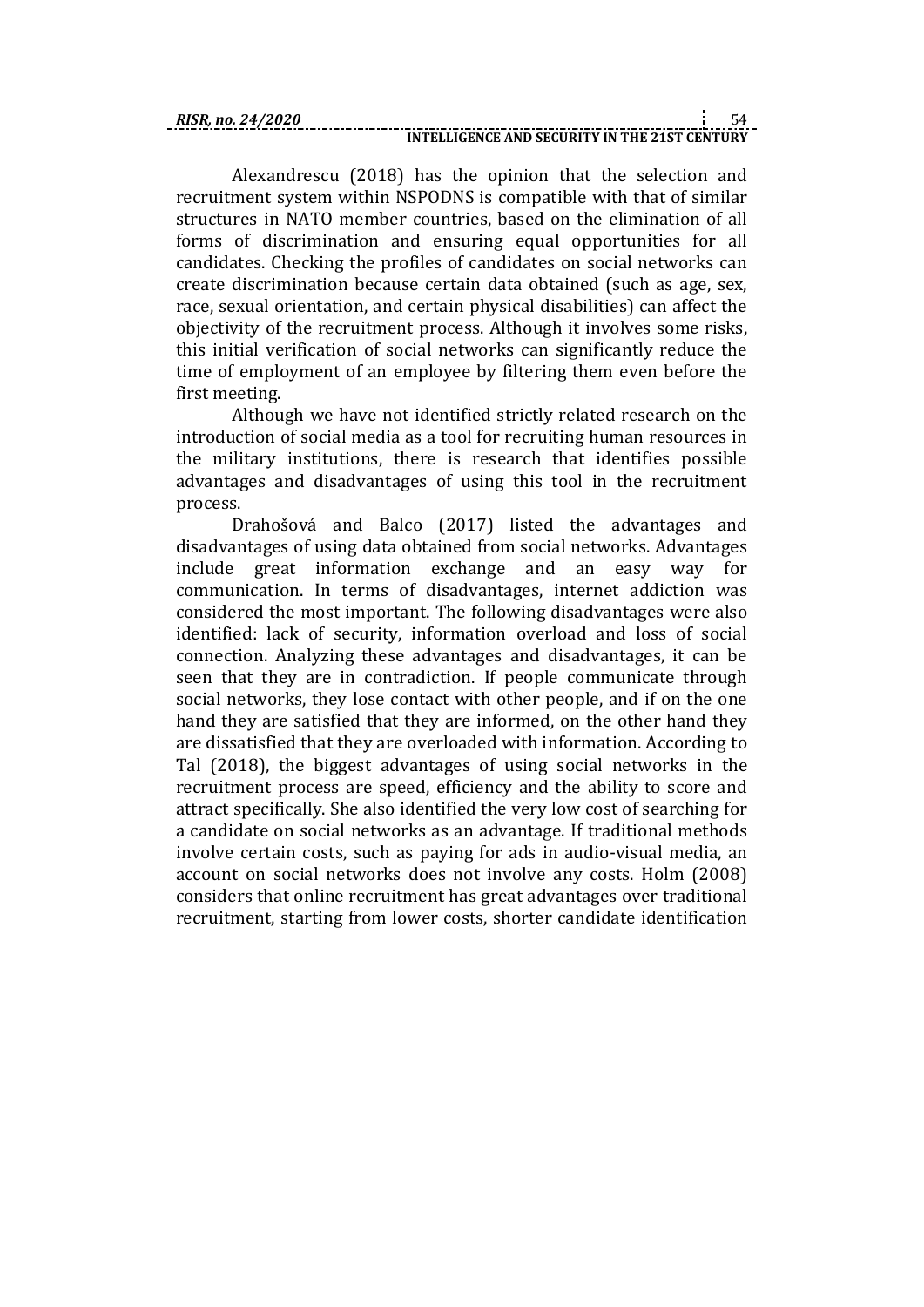time, and the possibility to identify a candidate from any geographical area and keeping the information on an indefinite period of time.

Serkan (2017) believes that the use of social networks during the recruitment process saves recruiters' time, gives them the opportunity to verify the information provided by candidates and facilitates the process of searching for potential candidates. In addition to these advantages, the use of social networks in recruitment activities presents another great benefit, namely, this method does not involve any costs.

Cülcüloğlu (2013) argues that recruitment through the use of social networks is much less expensive than traditional methods. He also argues that traditional methods for recruitment have a lower success rate than recruitment through the use of social networks.

Although it has many advantages, online recruitment also has disadvantages that must be taken into account in order for success to be guaranteed. As Barber (2006) also said, one of the biggest disadvantages is the lack of face-to-face communication. Although online communication is faster, people need to interact in order to be sure that what they are saying is true. There may be different people behind the screen than what appears on the screen.

In 2001, Pin and his colleagues conducted a study in which they asked human resources workers if interaction with potential candidates was important, and 50% of those who responded to the study agreed. The recruitment process can be done online up to a certain point: scoring the candidate, checking the profile, submitting the offer, but in order to make a decision about the end of the recruitment process it is necessary to establish a face-to-face discussion with him. Pin and colleagues (2001) argue that excluding this discussion may lead to the removal of qualified candidates from the portfolio.

It is also important that all candidates go through the same recruitment process so as not to be discriminated against. And, of course, the recruitment process must be adapted to the job that needs to be filled. The same tools cannot be used for each domain. Masa'd (2015) believes that online recruitment cannot be done for positions that require average skills.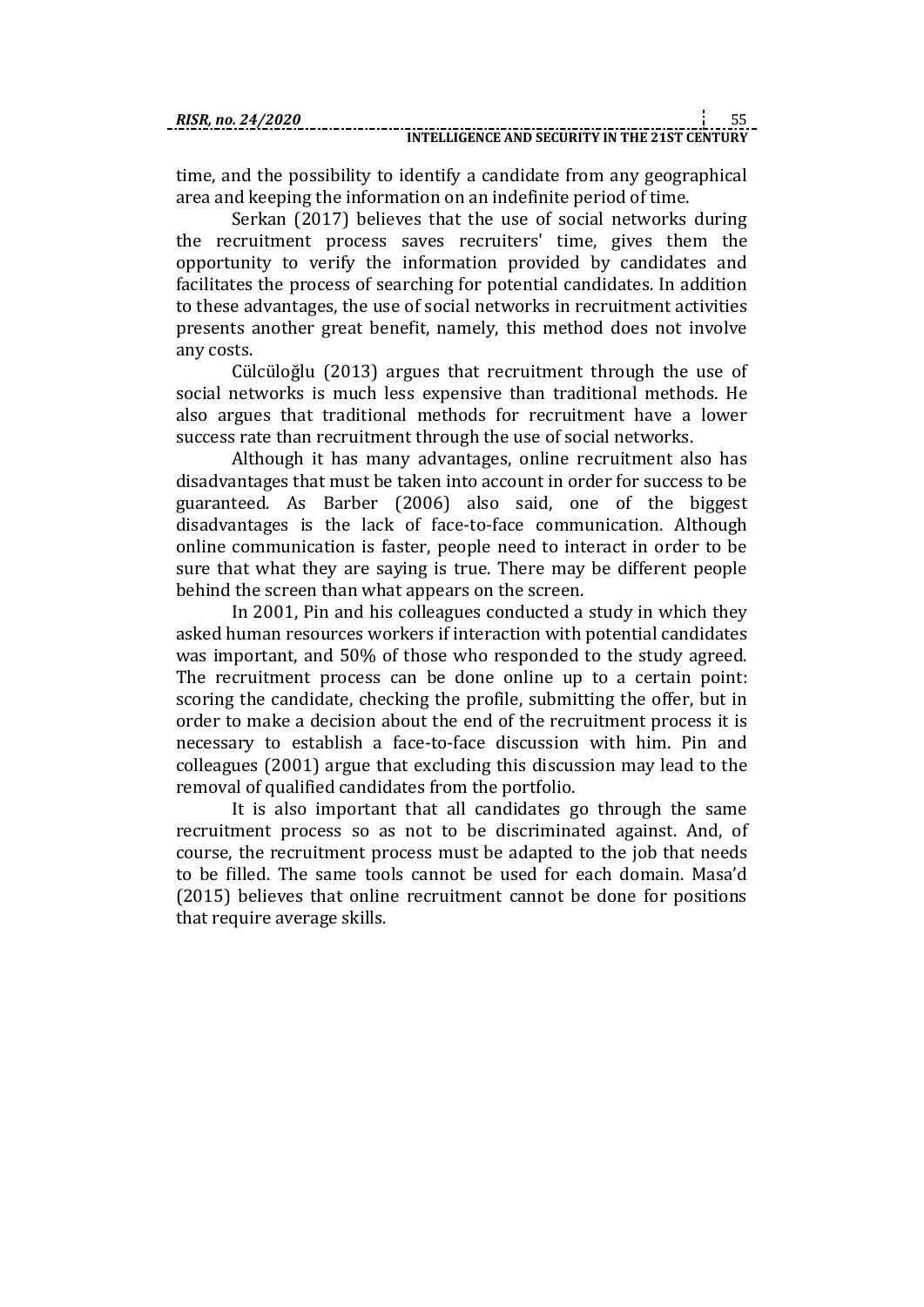#### **INTELLIGENCE AND SECURITY IN THE 21ST CENTURY**

The online environment was considered from the beginning more favorable than the old methods of carrying out activities. It certainly facilitated many of these activities, but with the advent of this, and especially with the advent of social networks, the individual began to lose sight of what privacy means. The growing desire to share aspects of personal life on social media encompassed the whole society. Clark and Roberts (2015) describe the online environment as the place where people meet, make plans, and share the news they have with each other. Usually, people post family pictures, holiday pictures, and pictures of daily activities on their personal pages and also communicate with their loved ones through this page. Although the posts are online, people believe that they decide who has the right to see those posts or not. Therefore, they may find it inappropriate to have an employer or recruiter on their page looking for private information.

The information obtained from social networks can determine the recruiter to judge the candidate. However, some information may be old and irrelevant, and the recruiter must take this into account so as not to misjudge the candidate. Clark and Roberts (2015) claim that recruiters use the information found on the pages of candidates' social networks because it is very easy and very cheap, but their prejudices can lead them to misunderstanding certain information and draw certain conclusions incorrectly.

In order for recruiters to make the right decisions about the information identified on social networks, it is important to give up their own prejudices when browsing a candidate's page. Brown and Vaughn (2011) argue that discrimination can occur because recruiters do not pass on to decision makers the information that underpinned their decision to hire or not a particular person. They should objectively analyze the information and pass it on to those who have the right to decide. This way, the prejudices they may have could be eliminated, and all candidates would have equal chances.

The more attractive it is, the more risky it is to score candidates on social networks. Popescu and Georgescu (2013) presented certain dangers that may arise when searching for information about a candidate on the Facebook page. One of the most common problems would be that the profile identified on the Facebook platform is not real.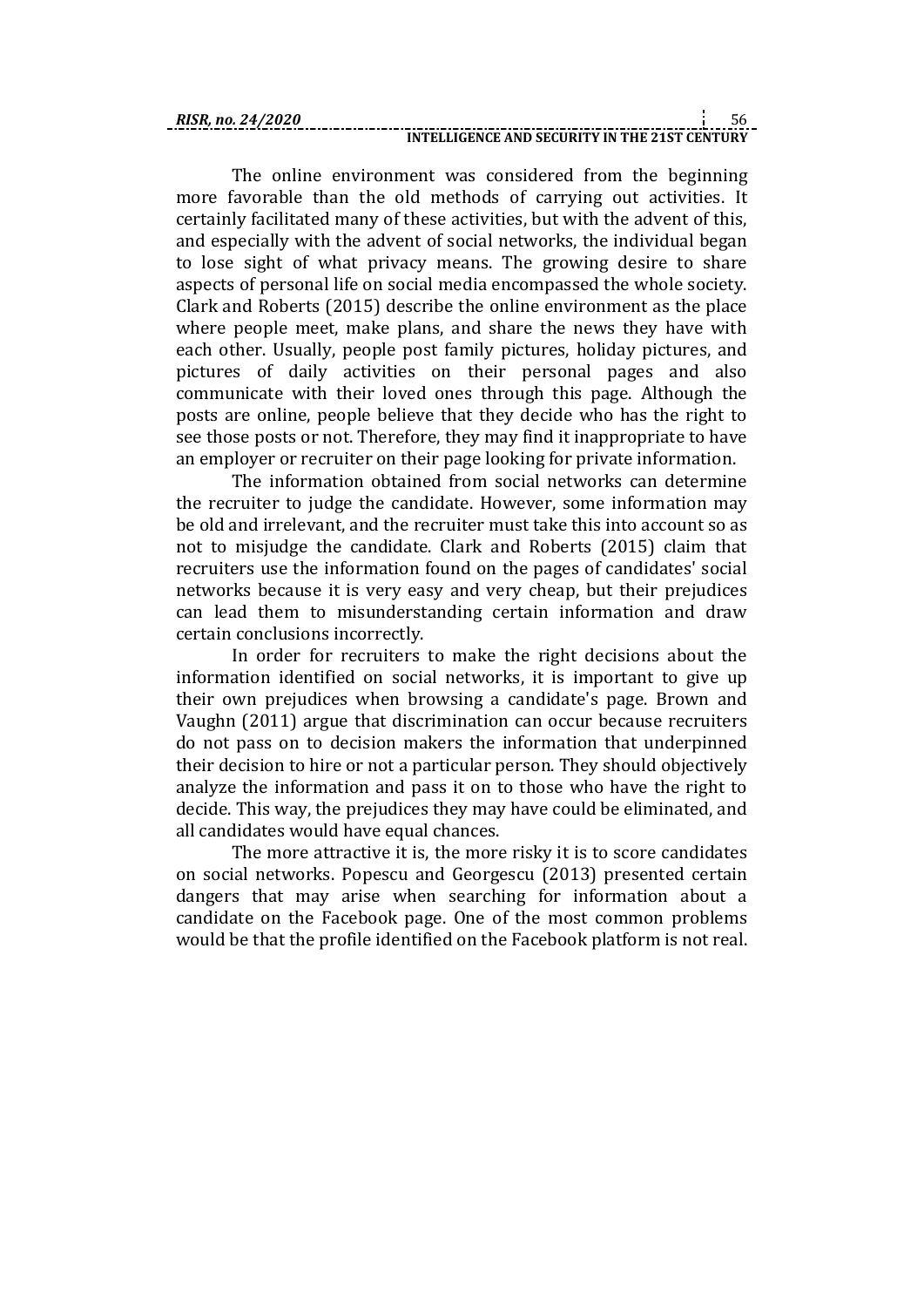| RISR. no. 24/2020 |                                               |  |  |
|-------------------|-----------------------------------------------|--|--|
|                   | INTELLIGENCE AND SECURITY IN THE 21ST CENTURY |  |  |

There may also be certain risks such as the existence of viruses that can lead to the discovery of personal information about the person accessing the page or receiving inappropriate messages, either in private or on the Facebook wall. The Internet allows all these things, which is why the recruiter who wants to know information about the candidates must have the necessary equipment because it is not known what dangers exist.

Social networks can be both an opportunity and a threat in the recruitment process, either in the civilian or in the military sector. It is important for the recruiter to have well-established goals and strategies that will use to know what to check and to know when to stop, if it is necessary.

# **Conclusions**

Recruitment through social networks is not a solid field in terms of research. However, all existing research shows that this method of recruitment is necessary and presents more advantages than disadvantages. The development of technology has provided great help to this field of activity. Low periods of time and low costs are the main advantages that recruitment through social networks has over traditional recruitment methods. Previous research shows that organizations that have adopted this method of recruitment have had a larger portfolio of candidates in a shorter time and a higher success rate in choosing the right candidate.

Practice has shown, however, that there are disadvantages in using social networks to identify certain candidates and find out things about them. The biggest disadvantage of this method of recruitment is the lack of research in the field because there is no clear strategy to apply to all recruiters. Thus, certain candidates may be discriminated against or recruiters may invade their private space. Also, another disadvantage is the lack of human interaction that is essential for recruiters to be sure that what appears in front of the screen is in line with the reality.

The military organizations, although it has stricter rules than other organizations, are adapting to new trends in recruitment. For the time being, recruitment through social networks is not part of the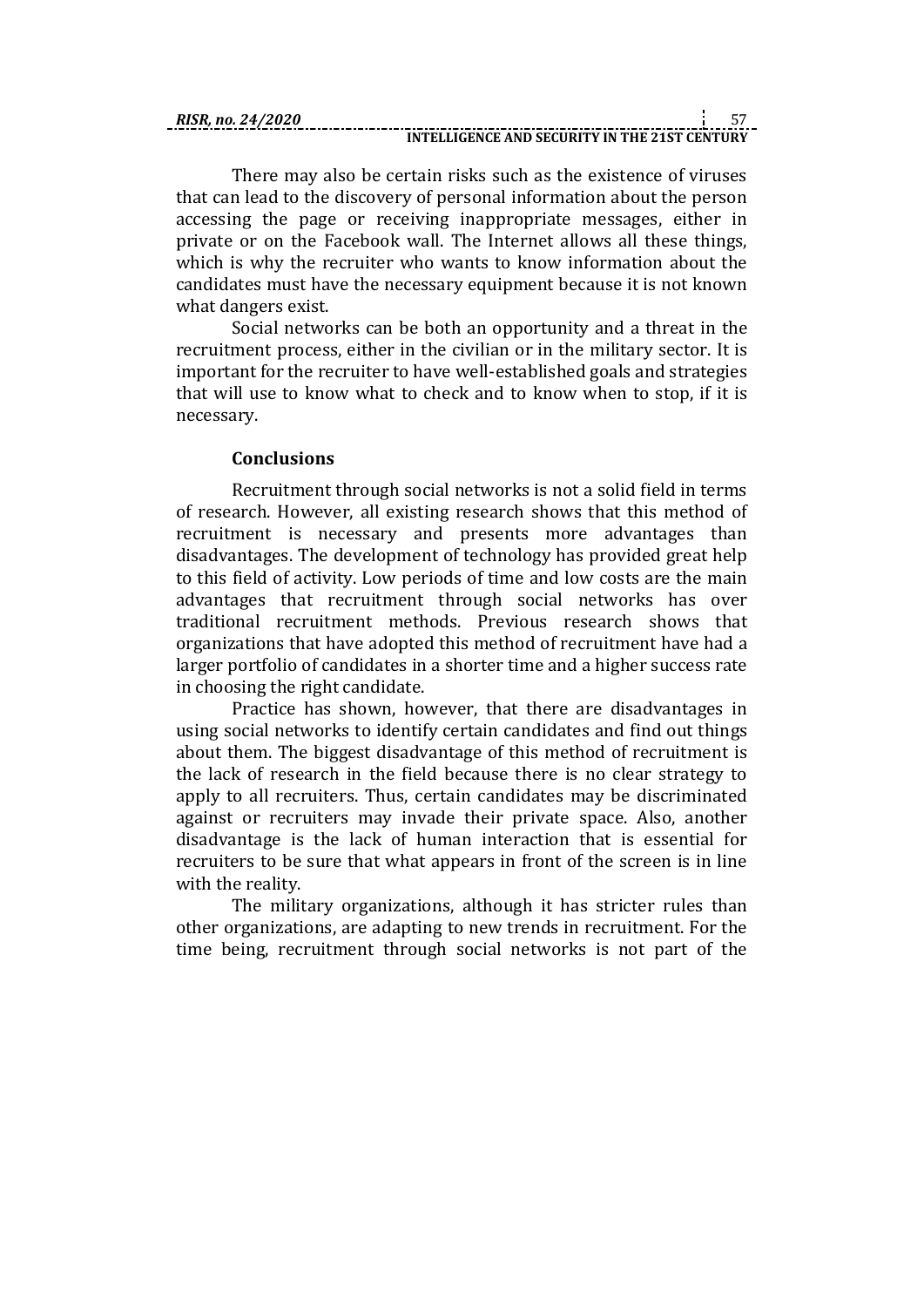procedure for recruiting for military institutions, but it is necessary to introduce it, according to the statements of those who work in these institutions.

# **References:**

1. Alexandrescu, M.-B. (2018). "Specific Elements of Marketing in the Recruitment and Selection of Human Resources Process In Romanian Army", *Scientific Bulletin*, XXIII, 2(46).

2. Arrawatia, M., Verma, R. (2017). "Recruitment using social media: how to increase applicant reach and reduce recruiting costs". *Indian Journal of Research*, 6(3).

3. Barber, L. (2006). "eRecruitment Developments". Institute for Employment Studies. Brighton, UK.

4. Bissola, R., Imperatori, B. (2013). "Facing e-HRM: The consequences on employee attitude towards the organisation and the HR department in Italian SMEs". *European Journal of International Management*, 7(4), 450 – 468.

5. Brown, V., Vaughn, E. (2011). "The Writing on the (Facebook) Wall: The Use of Social Networking Sites in Hiring Decisions." *Journal of Business and Psychology*. 26 (2), 219-225.

6. Clark, L. A., Roberts, S., (2015). "Employer's Use of Social Networking Sites: A Socially Irresponsible Practice". *Journal of Business Ethics*, 95(4), 507-525.

7. Cülcüloğlu, E. (2013). "Social Media in Recruitment". Utrecht, Netherlands.

8. Drahošová, M., Balco, P. (2017). "The analysis of advantages and disadvantages of use of social media in European Union". *Procedia Computer Science,* 109, 1005-1009.

9. Girard, A., Fallery B., Rodhain, F. (2013). "Integration of Social Media in Recruitment: A Delphi Study". Montpellier.

10. Gustafson, D. A. (2012). "Perceived fairness in the use of Facebook in the selection process", unpublished doctoral thesis, University Texas la Arlington.

11. Holm, A. (2009). "Virtual HRM: A Case of e-Recruitment". Centre for Organizational Renewal and Evolution. Denmark.

12. Jóhannsson, B. (2016). "References and social media in the assessment stage of the recruitment process".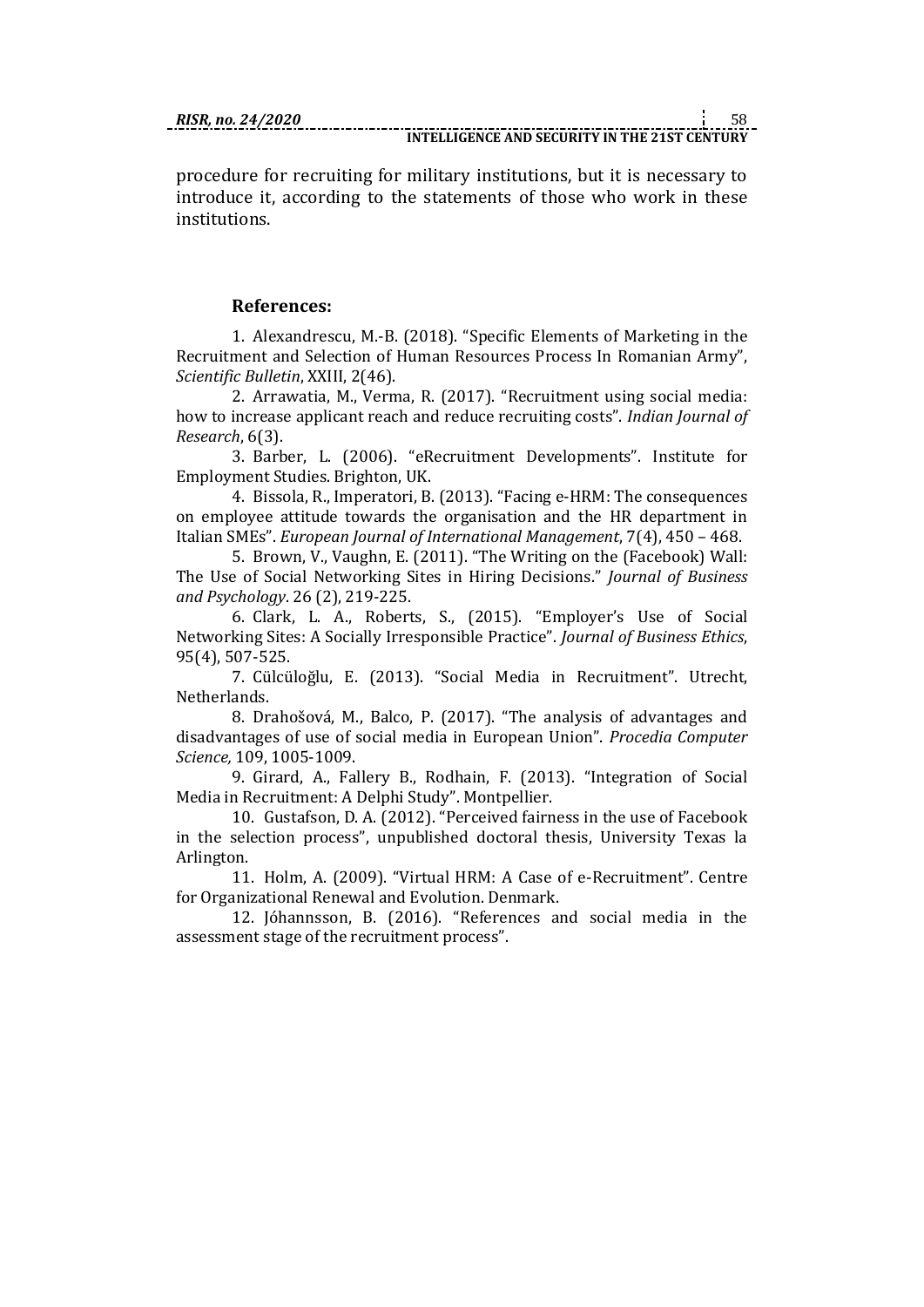#### **INTELLIGENCE AND SECURITY IN THE 21ST CENTURY**

13. Kluemper, D. (2013). "Social Network Screening: Pitfalls, Possibilities, and Parallels in Employment Selection". *Advanced Series in Management*, 12, 1-21.

14. Krishna, H., Mohan, V. (2016). "Social media recruitment from employers' perspective"*. IJABER*, 14, 153-166.

15. Kristl, D., Mararist, C., Bing, M. (2011). "Friend or foe? The promise and pitfalls of using social networking sites for HR decisions". *Journal of Business & Psychology*, 26. 153-159.

16. Von [Krogh,](https://onlinelibrary.wiley.com/action/doSearch?ContribAuthorStored=von+Krogh%2C+Georg) G., [Nonaka,](https://onlinelibrary.wiley.com/action/doSearch?ContribAuthorStored=Nonaka%2C+Ikujiro) I., [Rechsteiner,](https://onlinelibrary.wiley.com/action/doSearch?ContribAuthorStored=Rechsteiner%2C+Lise) L. (2012). "Leadership in Organizational Knowledge Creation: A Review and Framework". *Journal of Management Studies,* 49, 1467-6486.

17. Masa'd, F. (2015). "Deployment of Social Media in the Recruitment Process". *Journal of Knowledge Management, Economics and Information Technology*, 5 (1).

18. Munro, N. (2018). "An Exploration of the Role of Social Media Platforms in the Employee Recruitment Process".

19. Omand, D., Bartlett, J., Miller, C. (2012). "Introducing Social Media Intelligence (SOCMINT)", *Intelligence and National Security,* 27(6), 801-823.

20. Pin, J. R, Laorden, M., Diez, I. S. (2001). "Internet recruiting power: Opportunities and effectiveness". *International Research Centre on Organization (IRCO)*, 439, 1–65.

21. Popescu, D., Georgescu, M. (2013). "Social Media – a new challenge for the personal information and knowledge management". *Proceedings of SMART 2013. Social Media in Academia: Research and Teaching, International Conference*, Bacău, România, 6-9 Iunie. p. 87-94.

22. Rempfer, K. (2019). "Study: Here's how the Army can better use social media for recruiting".

23. Rozalia, A., (2017). "București: Ministrul Gabriel Leș: România este pregătită să facă față evoluțiilor complexe din mediul de Securitate", www.promptmedia.ro/2017/02/bucuresti-ministrul-gabriel-les-romania-estepregatita-sa-faca-fata-evolutiilor-cmplexe-din-mediul-de-securitate/

24. Schreurs, B. (2004). A model of military recruitment, Belgian Ministry of Defense. Fariya Syed. Department of National Defense, Canada.

25. Serkan, A. (2017). "An empirical investigation on the use of social media in human resources employment process". *International Journal of Disciplines in Economics and Administrative Sciences Studies (IDEA studies)*, 3(4), 427-436.

26. Sheftick, G. (2018). "Tradoc initiatives aim to transform army recruiting",